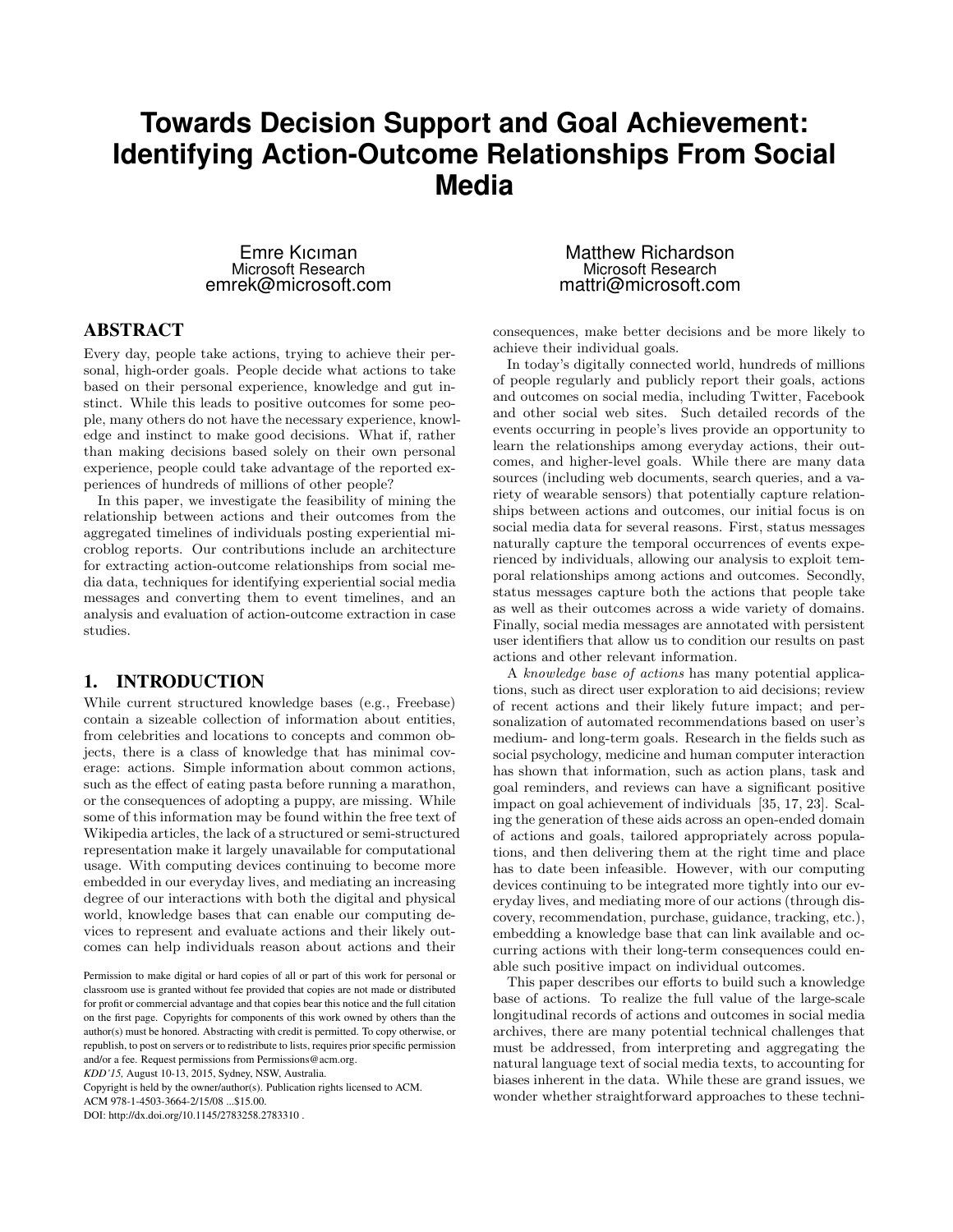cal challenges might yet produce reasonable and useful, if limited, representations of actions and their outcomes from social media. In this paper, we investigate that basic question of current feasibility through two case studies analyzing action and outcome relationships extracted with a general purpose analysis methodology. Our contributions include:

- An analysis framework to extract action-outcome relationships from social media data (Section 3).
- Algorithmic and implementation details for each major component of the framework, including the identification of experiential social media messages, extraction of a timeline representation of events from raw messages, and extraction of precedent and subsequent actioncome relationships (Section 4).
- Two case studies applying the techniques to Twitter data: extracting positive and negative outcomes for decision support, and identifying precedent events for supporting goal achievement (Section 5).

Addressing many other important and related issues, including social media biases, algorithmic scalability, efficacy of intervention methods, and causal reasoning, is a non-goal of this paper. These issues are briefly discussed in Section 6.

## 2. BACKGROUND AND RELATED WORK

## 2.1 Social Media Content

With the wide-spread adoption of social networking services over the last 10-15 years, much research has focused on understanding people's motivations and participatory behavior on these sites, both from a qualitative as well as quantitative perspective [27, 14, 19, 21, 13, 32, 26, 36, 6, 42]. Across these studies, common findings are that individuals are motivated to participate in social networking for a variety of purposes, including communicating and keeping up with current friends, meeting new people, managing one's professional reputation, and learning interesting new things.

This diversity of purpose on social networking sites has lead to a broad a variety of content being found within social media messages. Even in this variety, however, status messages reporting on an individual's own experiences constitute a significant percentage of content. Naaman, Boase and Lai categorize tweets and find that such "me now" messages, describing personal state and current experiences constitute 40% of messages [32]. Ramage, Dumais and Liebling perform an large-scale latent dirichlet allocation (LDA) analysis of Twitter messages at a word-level, and find that on average, tweets are composed of 11% substance, 5% status, 16% style words, 10% social and 56% other (other includes non-English words, many numbers, dates and times) [36].

This well-documented behavior of individuals announcing and discussing a broad range of their current activities and status in social media is one of the key features of social media datasets that promises to enable the work in this paper.

#### 2.2 Mining Social Media and Search

Much research has focused on extracting and validating information and relationships about the off-line world from social media, search queries and other digital traces of human activities. In the health domain, social media studies have looked at the relationships between diseases, medicines, side-effects, and symptoms [33, 31] as well as disease transmission [40]. Similar studies have been conducted in urban informatics [8], mental health [9, 16], natural disaster monitoring [11, 41], and other domains. Many of these analyses rely on a co-occurrence analysis: the assumption is that items that co-occur frequently may share some true relationship. For example, Sadilek et al.'s analysis of disease contagion infers relationships between disease carriers and new infections based on co-visited locations. Paul and Dredze studied the relationship between mentioned ailments and the geographies in which they occur. Becker et al. analyze social media data to surface information and insights about real-world events [3].

Studies with similar goals have been applied to search query logs and other data sources. Richardson uses longterm query logs to identify topical and temporal relationships about the world [37]; [45] and [44] extract relationships between drugs and possible consequences (adverse reactions) from search queries. A closely related body of work frames the problem of learning about the real-world from social media, search and other data sets as a prediction problem. Given a known (historical) signal about the world, the goal is to predict the current or future signal from current social media signals. This approach has been applied to prediction of economic, financial and other signals [4, 7, 15, 2, 1].

Our goals are to extend this prior work by focusing on extracting action-outcome information from individual-level timelines at relatively fine granularity. More importantly, our goal is to explore generalizable techniques that require minimal information about specific actions, domains and outcomes.

### 2.3 Actions and Plans

Recently, there have been several attempts at using crowd sourcing techniques to create action plans to aid goal achievement. Law and Zhang use crowdsourced workers to generate simple plans related to the "high-level missions" driving search queries, and evaluate the effect of replacing search engine results for the original query with web resources related to the various steps required by a plan [28]. They find that organizing web resources in this way is useful for helping users navigate the space of their problem.

Kuo, Hsu and Shih use crowdsourcing to elicit the commonsense context that can aid in social media interpretation [25]. Mechanisms such as this, perhaps modified for scalability, could aid our identification and interpretation of events, actions and goals in social media. Kokkalis et al. describe a system to provide individuals with actionable and reusable plans, to see if plans generated by others are as effective at improving goal achievement as plans generated by oneself [23]. They find that, indeed, system-provided plans do have a positive effect on goal achievement.

We find the effectiveness of these techniques to improve goal achievement to be promising. We see these techniques for crowdsourcing action plans as largely complementary to mining action-outcomes from social media data, and believe that an existing knowledge base of actions could reduce the required manual effort to scale out the generation of action plans for a broader set of scenarios.

## 3. KNOWLEDGE BASE OF ACTIONS

In this section, we define the problem of extracting actionoutcome relationships. We present details about the implied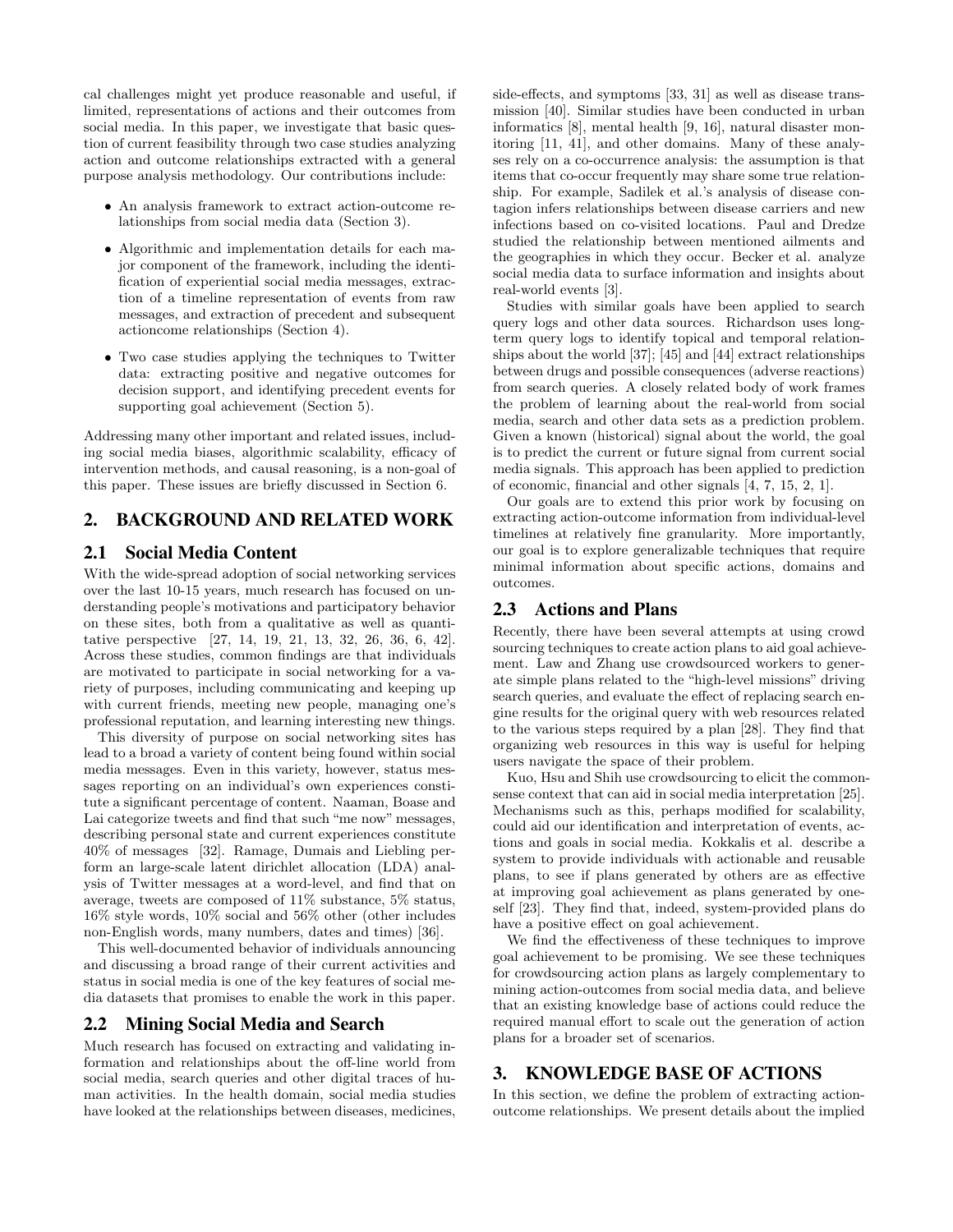subproblems and discuss how this framework can be used to formulate a variety of interesting questions.

## 3.1 Choice Exploration and Goal Achievement

We consider two major types of questions one might want to ask: choice exploration, and goal achievement. For the former, we can help by advising the user what experiences to expect after taking a particular action (based on other people who have taken this action). For the latter, we can convey which actions are most likely to lead to the desired goal (based on other people who have accomplished the same goal). Since the social data is open-domain, these two topics cover a broad range of questions one might have.

One way to measure online users' desire to answer such questions is by looking at the queries they submit to a search engine. Many of these are decision questions beginning with "should I/you". The most common ones show their breadth of topic, including finance, relationships, and health: should I refinance my mortgage, should I date a co-worker, should you marry your best friend, should I get a flu shot, should I file bankruptcy, should I upgrade to windows 8. We also see many people asking for advice between two options, as in: should I lease or buy a car, should I file married jointly or separately, should I eat before or after working out, and should I call him or wait for him to call me. In both cases, we would like to provide people with the ability to see what experiences other people tend to have after taking one of the actions. For example, among those people who ate before working out vs. after working out, who was most likely to lose weight or get a side-ache, and what other unexpected effects might differ between the two populations?

Similarly, people show a desire for help in achieving goals. The most common question containing the word "marathon" is how to train for a marathon. Other common "how to" questions include how to lose weight, how to draw, how to get pregnant, and how to speak Spanish. As with decision support, we could provide people with the ability to see what actions were more commonly taken among those who accomplished their goal than those who didn't.

Though there may be online resources devoted to answering some of these questions, using social data has many distinct advantages. First, results are grounded in the real experiences of users who have taken an action, potentially leading to more reliable results than simply reading advice from web pages. Second, a question may be too rare for someone to have devoted writing advice about, but still have plenty of social data to answer via data mining. For example, someone may ask whether to move to one city vs. another. Web pages may exist to answer such a question for some city pairs, but surely not for any pair of cities that may be asked. In contrast, we need only look at social postings from people who have moved to one city vs. the other and compare their postings to see the relative benefits of each. Third, an answer may be contextually dependent on the asker. To the extent that we can infer demographic information for social media users [24], we can provide answers not just in the abstract, but specifically tailored to the asker: people similar to you (urban male, age 25-35) have found that a low-carb diet works best for losing weight.

#### 3.2 Problem Definition

A key advantage of applying our techniques to social data is that it is fully open-domain. Social data contains experiences about anything that users wanted to post about, and as a result contains information on an incredibly wide range of topics. A sampling of the experiential tweets contained reports on love and relationships, food and alcohol, children, sleeping, weekends, weather, school, health, and so forth. A key goal in our problem definition and architecture is to ensure that our techniques match the open-domain nature of the data set and problem domain. Thus, our knowledge base of actions is simply an architecture for answering questions based on a large corpus of social data.

We formalize this core problem as follows: Given a corpus of social media messages and a query defined by two events,  $E^+$  and  $E^-$ , our goal is to identify the precedent and subsequent relationships of an event  $E^+$  that distinguish the social media timelines containing  $E^+$  from timelines comparing some event  $E^-$ . Semantically,  $E^+$  and  $E^-$  can be thought of as identifying either positive and negative outcomes or treatment and control classes. A class of events  $E^+$  or  $E^-$  is specified as, for example, some specific observation, or a complex matching function.

Depending on the specific query we choose, we can ask different forms of high-level questions.

**Choice Exploration:** If we choose a query such that  $E^+$ selects a specific action (and  $E^-$  selects an inverse action or null action), then the results from our analysis will identify what is likely to happen after taking the specified action.

Goal Achievement: If instead we choose a query such that  $E^+$  selects the achievement of a specific goal (and  $E^$ selects the non-achievement of that goal), then the precedents identified by our analysis will identify what is likely done and differentiates between people achieving the goal and not achieving it.

While this query setup is straightforward, there are subtleties in the selection of query specifiers. For example, if we which to explore how people achieve some goal  $E^+$ , we will find different results if we compare to an  $E^-$  that captures timelines of people who attempted but failed to achieve a goal; versus if we compare to an  $E^{-*}$  that captures timelines of people who never even tried to achieve the goal. The choice of  $E^-$  depends on the question that one wants to answer.

## 3.3 Architecture

Figure 1 shows the pipeline of data processing steps in our analysis. We begin with a corpus of social media messages. These messages consist of the original microblog text posted by individuals. We expect these messages to include at least a user identifier and a timestamp, but they may also include other metadata, such as includes geographic location, author details (name, brief biographical description, popularity statistics), as well as social network connections.

First, from this corpus of social media data, we extract a large set of timelines of event occurrences. Each timeline represents events occurring in a single individual's life. Some of these events may be actions explicitly taken by the individual. Other events may describe outcomes that came about because of such an action, or background events that happened due to unrelated causes. These events may be directly extracted from individual social media messages, or inferred from the corpus as a whole.

By avoiding an explicit categorization of events as being actions or outcomes, we greatly simplify the task of generating timelines for individuals. Leaving this classification and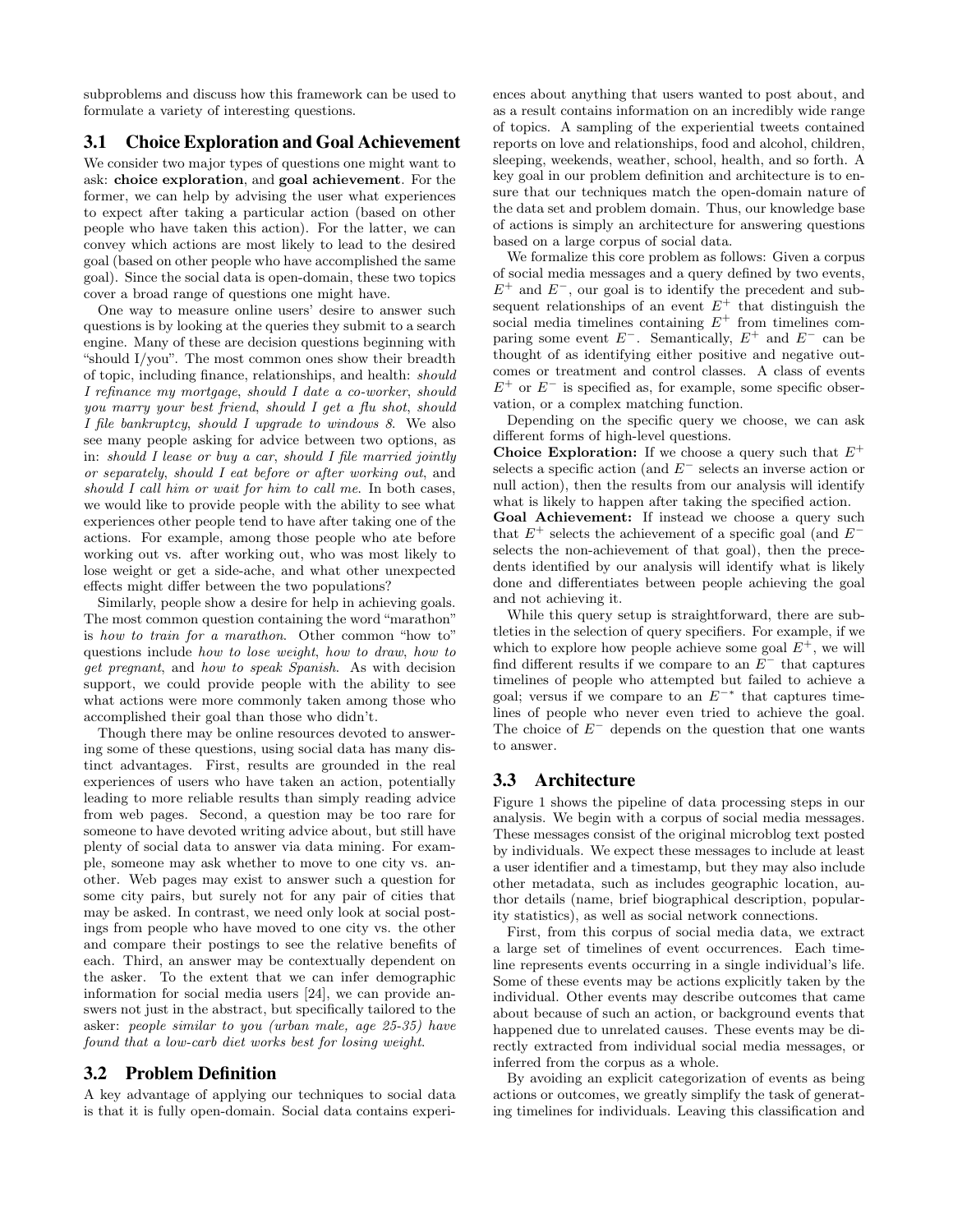

Figure 1: Steps of our general analysis

interpretation of actions and outcomes outside of the core data representation and analysis mechanics simplifies our task, at the cost of potentially requiring additional semantic understanding at higher-levels. We believe that this is likely to be a beneficial trade-off as adding additional semantics when grounded within a specific application context is often easier than building a general-purpose recognizer up-front.

In the next step, given a query,  $E^+$  and  $E^-$ , we extract and temporally align a set of timelines that match the criteria  $E^+$  and a set of timelines that match the criteria  $E^-$ . Representing a query as two distinct events,  $E^+$  and  $E^$ as opposed to comparing a single event class against a background model of all timelines—provides significant flexibility to ask a broader range of questions of our collected data.

Finally, from these two sets of event timelines, we extract the precedent events and subsequent events that distinguish the  $E^+$  and  $E^-$  timeline subsets from each other.

#### 3.4 Subproblems

There are a number of implied subproblems within the key tasks of event timeline extraction, subselection of timelines according to a query, and identification of precedent and antecdent events, including:

Identification of experiential messages: When extracting a timeline of events experienced by a person, the first thing we must do is identify experiential messages which report on personal experiences of the author, whether past, current or (expected) future. Non-experiential messages include conversational texts, hearsay, pointers to news articles and current events, among others. We describe our method for identifying experiential tweets in Section 4.1.

Timestamping event occurrences: While many social media messages provide in situ reports of an individual's experiences, it is not uncommon for authors to also report on past experiences and anticipated future experiences. For this reason, it is important to identify the time period referred to in a message, and timestamp the recognized events. We describe our approach and findings in Section 4.2.

Recognition and canonicalization of events: A key step in the generation of a timeline of events is the extraction of events from the text of social media messages. These events may be extracted directly from the textual representation of a message, or inferred from multiple messages. We discuss the former in Section 4.3 and provide an example of the latter in our second case study, in Section 5.3.

Identification of precedent and subsequent events that distinguish the two sets of timelines from each other. Our framework allows for various implementations, from correlational to causal analyses. Note that even when calculated using causal analyses, such as propensity score matching, it is unlikely that the strong assumptions necessary for inferring causality would hold (i.e., assuming the observability of all potential causal factors). Section 4.4 describes our implementation.

Identification of positive and negative valence of events: Of course, some outcomes of actions are good and others bad. In social media, messages describing such outcomes are often augmented with clear emotional words that signal the current mood of the author. Detecting these moods or sentiments and associating them with outcomes can help with reasoning about their significance. We use a domainagnostic affect extractor, described in [10], to extract the author's levels of joviality, sadness, fatigue, hostility, etc. While we do not describe details here, we demonstrate its application in Section 5.2.

## 4. ANALYSIS DETAILS

In this section, we present the details of our framework, its specific application to Twitter data, and how we adapt and apply existing algorithms to address the challenges of extracting action-outcome relationships. In addition, we highlight key descriptive statistics of Twitter social media relevant to our overall tasks, including the percentage of Twitter messages that are experiential tweets, and the prevalence of relative time references.

## 4.1 Experiential Tweets

Social media fulfills a diverse set of roles, including experiential tweets that report on actions and events occurring that individuals are experiencing first hand, but also includes the dissemination of information about broader news and other world events, chit chat with friends, and incitements to action and advocacy [32, 5, 26, 19]. To extract actionconsequence relationships, we must be able to distinguish experiential tweets from other social media content.

We tackle this as a straightforward classification task. We label  $\approx 10000$  messages using crowdsourced workers, asking them to specify whether or not a message is a "personal experience", defined as

A message where the author is describing or indicating their own personal experience, such as an action or situation that they are currently in, have experienced, or are concretely planning to take in the definite future.

We explicitly instruct workers not to mark messages as personal experiences if they describe or declare personal desires or intents unless describing a concrete plan or action.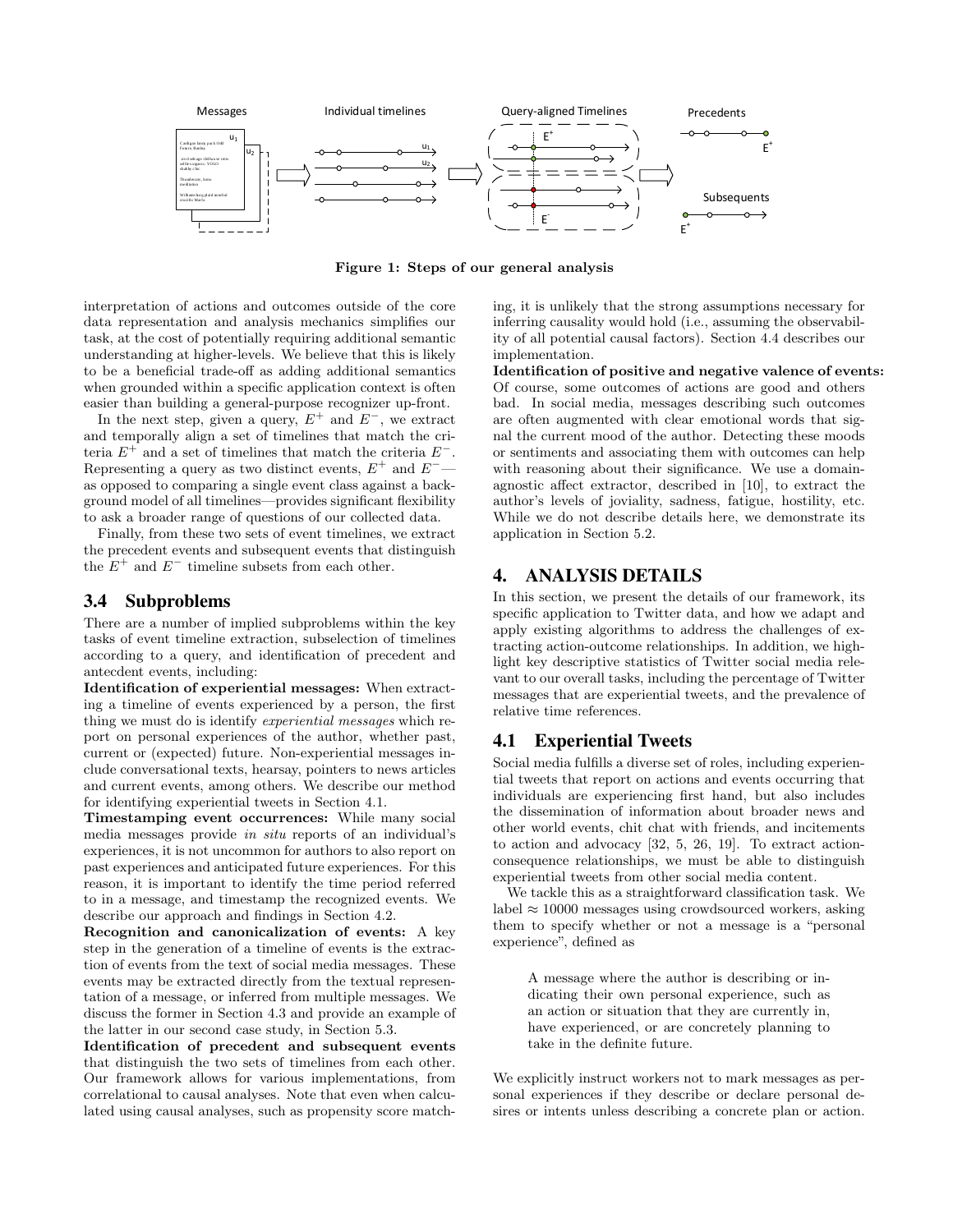| <b>Personal Experiences</b>                           |  |  |  |  |
|-------------------------------------------------------|--|--|--|--|
| Just completed a 15.72 km run with @RunKeeper.        |  |  |  |  |
| Check it out! $\langle \text{URL} \rangle$ #RunKeeper |  |  |  |  |
| Just to set the mood I brought some Marvin Gaye       |  |  |  |  |
| and Chardonnay.                                       |  |  |  |  |
| lacrosse is so much fun why didn't I start earlier    |  |  |  |  |
| lol                                                   |  |  |  |  |
| Oh yeah guys we got a new puppy.                      |  |  |  |  |
| @Alice Tell me about it. Knee isn't hurting today,    |  |  |  |  |
| but it's also taped within an inch of its life.       |  |  |  |  |
| Other (Personal desires and goals)                    |  |  |  |  |
| When i turn 16, i'm driving anywhere and every-       |  |  |  |  |
| where.                                                |  |  |  |  |
| Hope you enjoy England! Wish i could go:              |  |  |  |  |
| I wish I could cook                                   |  |  |  |  |
| I've got real big plans and such bad thoughts         |  |  |  |  |
| Other (news, 3rd-person, misc.)                       |  |  |  |  |
| New campaign to protect children from second          |  |  |  |  |
| hand smoke launched <url></url>                       |  |  |  |  |
| Whoa. The kid from Cincinnati just suffered a         |  |  |  |  |
| horrible injury. Not good.                            |  |  |  |  |
| <b>@Bob I hear you.</b>                               |  |  |  |  |
| @Charlie did you enjoy your night at the club?        |  |  |  |  |

Table 1: A sample of experiential and nonexperiential tweets.

| Label                           | $Count \,   \, Pet$ |       |
|---------------------------------|---------------------|-------|
| Personal Experience             | 2580                | 26%   |
| Other (Personal Desire/Goal)    | 755                 | 7.6%  |
| Other (news, 3rd-person, misc.) | 6583                | 66\%  |
| Total Tweets                    | 9873                | 100\% |

Table 2: Experiential tweet labeling results

To reinforce this, we ask workers to label the non-personalexperience tweets as either being a personal goal or other. Table 1 shows example messages for each class of labels.

We train a naïve Bayes classifier on these labeled messages, using maximum likelihood estimation for the NB parameters. We tokenize the messages based on whitespace, removing all non-alphanumeric characters, but not applying any stemming. We generate a feature  $t$  for every pair of co-occurring tokens in a message.

As shown in Table 4.1, the great majority of tweets labeled by our workers are found to be non-personal, other tweets. 26% of messages describe personal experiences. The primary implication for this paper is the confirmation of prior research that a significant amount of the data in Twitter is describing the kind of personal experience that is relevant to our learning of actions and outcomes. To measure the difficulty of the labeling task, we also collect two additional labels for each tweet. The inter-annotator agreement, measured by Fleiss' kappa, is 0.325, which is regarded as "fair agreement". For the remainder of the paper, we ignore the distinction between desire/goal and other, since we care only about whether a tweet is a personal experience or not.

#### 4.2 Temporal expressions

Personal experiences are not always reported on social media as they occur. Often, people will post about an upcom-



Figure 2: Distribution of relative time mentions

ing event or experiences in anticipation ("I can't believe my marathon is coming up next week"), will reference a recent event ("We got a cat yesterday") or a long past event ("I ran my first marathon ten years ago"). As noted by Ritter et al., building up a true timeline of event occurrences requires resolution of the temporal expressions accompanying such non-concurrent personal experience reports [38].

To do this, we built a simple rule based system, similar to TempEx [29], that can recognize and resolve basic expressions of relative offsets ("yesterday", "next weekend"), as well as references to nearby days and dates ("Tuesday" and "Feb 10th"). Figure 2 presents the distribution of relative times mentioned in our data sets. We see that most messages, by default, refer to the current date, and a large number refer to dates within a few days of the current date. As we look to dates further afield, we see more references to future events, and also spikes of references at week and month unit distances.

### 4.3 Event Extraction

Once we have identified a timeline of messages referring to the personal experiences of an individual, we wish to break apart each message into the component representations of the events (both actions and outcomes) that are being reported. This task is analogous to the task of named entity recognition [18], and shares many of its challenges, including candidate identification (what words in the message refer to an event of interest), disambiguation (when a candidate could mean multiple things, which does it mean) and canonicalization (can we recognize when two candidates with different forms are referring to the same underlying event).

Given how little information we have about what might constitute an action or an outcome and because our goal is an open-domain system, we make a design decision to simply extract all phrases of the message as potential events, without attempting to classify them as actions, outcomes, or neither. An advantage of using phrases instead of single words is the implicit sense disambiguation provided. For example, while the word spaghetti often refers to an Italian noodle dish, it sometimes is used as part of the name 'spaghetti squash'. Recognizing the phrase as the unit reduces the need for additional sense disambiguation.

We maintain an open-domain approach to phrase segmentation and the canonicalization of phrases into events:

Phrase Segmentation: We use a statistical modeling approach to infer the hidden phrase boundaries in a text. To efficiently find phrases, we use a phrase unigram language model, as described in Jin et al. [20]. Briefly, each token in a phrase unigram language model consists of one or more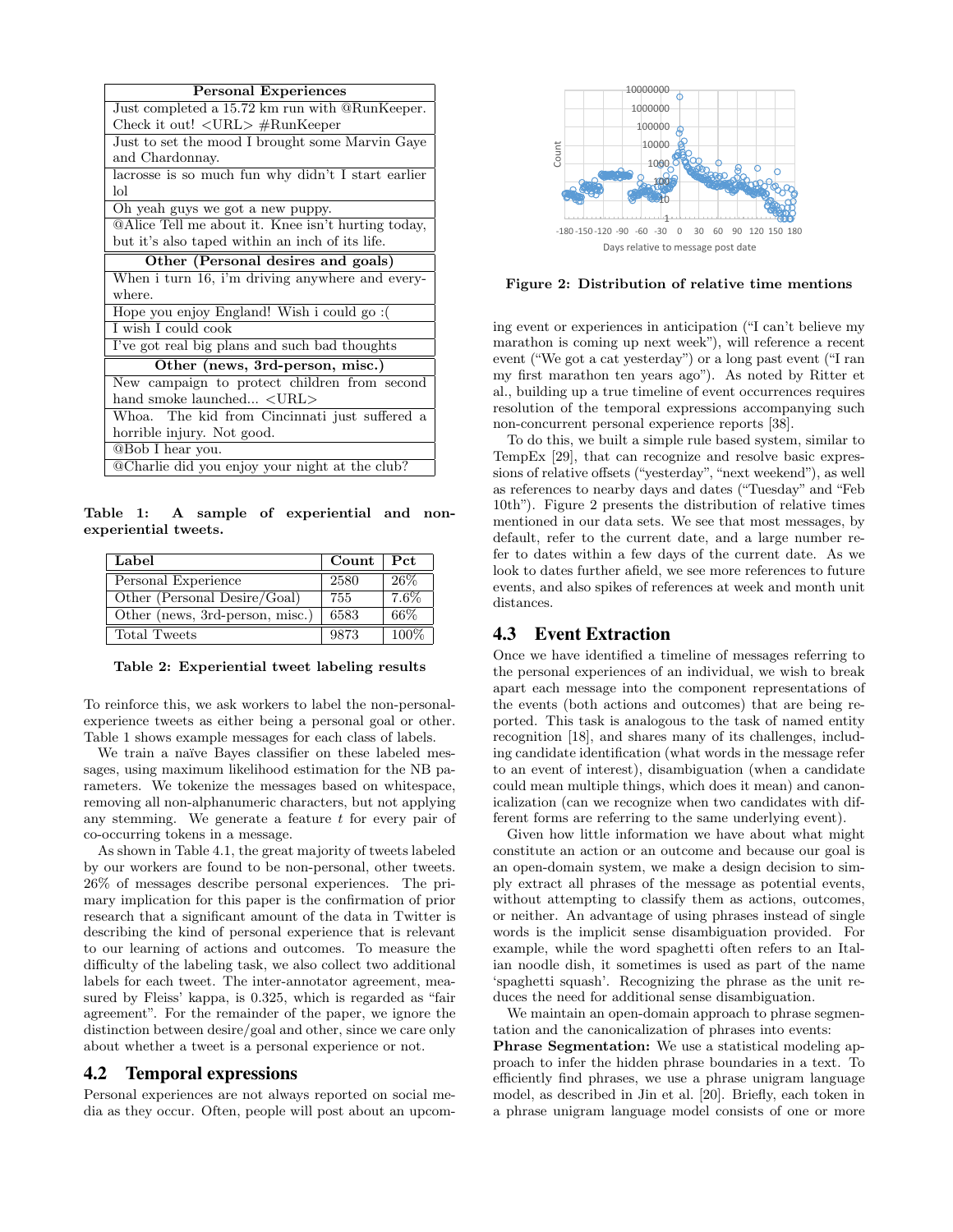| Cluster name       | Elements                   |
|--------------------|----------------------------|
| cat_eats           | bit_my_ear, bit_my_nose,   |
|                    | bit_my_finger,             |
| woke_up_at_1       | woke_up_at_3,              |
|                    | woke_up_at_ $4,$           |
| sleeping_on_my_bed | sleeping_on_my_lap, sleep- |
|                    | ing_on_my_chest            |
| cheese_balls       | cheese, cheese_pizza       |
| loud_people        | people_crazy, people_suck  |

Table 3: Example of phrase canonicalization. The most frequent element is selected as the cluster name.

white-space separated words. By encoding multiple words within a single unigram, the phrase language model is able to capture long distance relationships without requiring high Markov order statistics and concomitant large models. The phrase unigram language model itself is trained from a large corpus of text (in this case, from a complete archive of 16 days of tweets), using an EM process that iteratively segments a corpus into likely phrases and then retrains a new phrase unigram language model<sup>1</sup>.

Given a phrase unigram language model, identifying phrase segmentations in a message is a matter of searching for the most probable combination of component phrase-unigrams. Below are segmentations of 2 sample messages:

| It's gorgeous outside   so I'm pretty sure   I have no  |
|---------------------------------------------------------|
| excuse not $\vert$ to get this $\vert$ long run in.     |
| I got a new kitten   and he has blue eyes and   stripes |
| and   I need a good name   but nothing   that's normal  |

Canonicalization: Generally speaking, there are many alternative ways to describe or report on a personal experience when writing a social media message, leading to the need to identify and canonicalize phrases with substantially the same meaning. To do so, we cluster phrases based on their distributional similarity. Specifically, for each phrase, we build a distribution of co-occurring (single-word) tokens. We use agglomerative hierarchical clustering to group together all phrases that are within a distance threshold d of each other, where the distance between two phrases is measured as the cosine similarity between their token distributions. (We use  $d = 0.75$  in our experiments). Table 3 shows example phrase canonicalizations.

#### 4.4 Precedent and Subsequent Events

There are multiple methods to identify the distinguishing precedent and subsequent events when comparing timelines containing an event  $E^+$  to those containing an event  $E^-$ . In this paper, we report our experiences with two methods: a simple correlational analysis, and a correlational analysis with semantic scoping. These two techniques make different assumptions and are appropriate for different purposes.

Correlational Analysis: Our first technique looks at simple correlations between a target event and the events that precede or follow it. Our goal in this analysis is to find events that are more correlated with occurring before or after  $E^+$  (but not both before and after) than occuring before



Figure 3: Quadrants of our two sets of timelines

or after  $E^-$ . As shown graphically in Figure 3, our goal corresponds to finding events that are more likely to occur in one quadrant (say,  $E^+$  for  $t > 0$ ) than in its immediately neighboring quadrants ( $E^-$  for  $t > 0$  and  $E^+$  for  $t < 0$ )<sup>2</sup>.

More formally, we begin by defining the pair-wise comparison of likelihoods of an event occurrence between a target quadrant q and a neighboring quadrant u. Let  $N_q(e)$  be the number of occurrences of an event e in a given quadrant,  $|N_q|$  be the total number of events in a quadrant, and  $\hat{p}_q(e) = \frac{N_q(e)}{|N_q|}.$ 

Our score,  $S_{q,u}(e)$ , is the relative likelihood of an event occurrence in  $q$  as compared to  $u$ . We calculate this as:

$$
S_{q,u}(e) = \frac{\tilde{p}_{q,u}(e)}{\hat{p}_u(e)}\tag{1}
$$

where  $\tilde{p}_{q,u}(e)$  is the Laplace-smoothed probability:

$$
\tilde{p}_{q,u}(e) = \frac{N_q(e) + \hat{p}_u(e)m}{|N_q| + m} \tag{2}
$$

Smoothing the likelihood of  $\hat{p}_q(e)$  toward the neighboring quadrant has the effect of requiring greater evidence of a difference in likelihood to appear significant. In our experiments, we set  $m = 10^4$ . For an event to be considered important, we require  $S_{q,u}(e) \gg 1$  for both neighboring quadrants. For example, when considering an event in the quadrant  $E_{t>0}^{+}$ , we will calculate the score for both  $u = E_{t<0}^{+}$ and  $u = E_{t>0}^{-}$ . The final reported score is the minimum of the two.

Correlational analysis has the advantage of being straightforward and requiring no inputs beyond the definitions of  $E^-$  and  $E^+$ . Because it is not a causal analysis, however, we expect its results to be better suited for tasks such as predictions which do not require a causal interpretation. Furthermore, correlational analysis may find relationships that are difficult to easily explain or interpret, and thus may not be appropriate for end-user facing applications.

Correlational analysis with semantic scoping: Our semantic correlation is the same as the correlational analysis above, with the added restriction that we only consider those events that are believed to be semantically closely related to our domain of interest. Let us define  $E'$  to be a set of events known to be in our domain then we will consider only  $e_i$ that co-occurs at least once with  $E'$  in our corpus.

Semantic correlation makes an assumption that if an event  $e_i$  is related to our target events  $E^+$  and  $E^-$ , then at least one person would have clearly mentioned  $e_i$  in the recognizable context of our target domain. Our expectation is

<sup>&</sup>lt;sup>1</sup>The MSR Phrase Breaker Service is available<br>for demonstration and programmatic access at programmatic http://weblm.research.microsoft.com/PhraseBreakerDemo.aspx

<sup>&</sup>lt;sup>2</sup>Recall that all of timelines were aligned such that the events  $E^+$  and  $E^-$  occur at time  $t=0$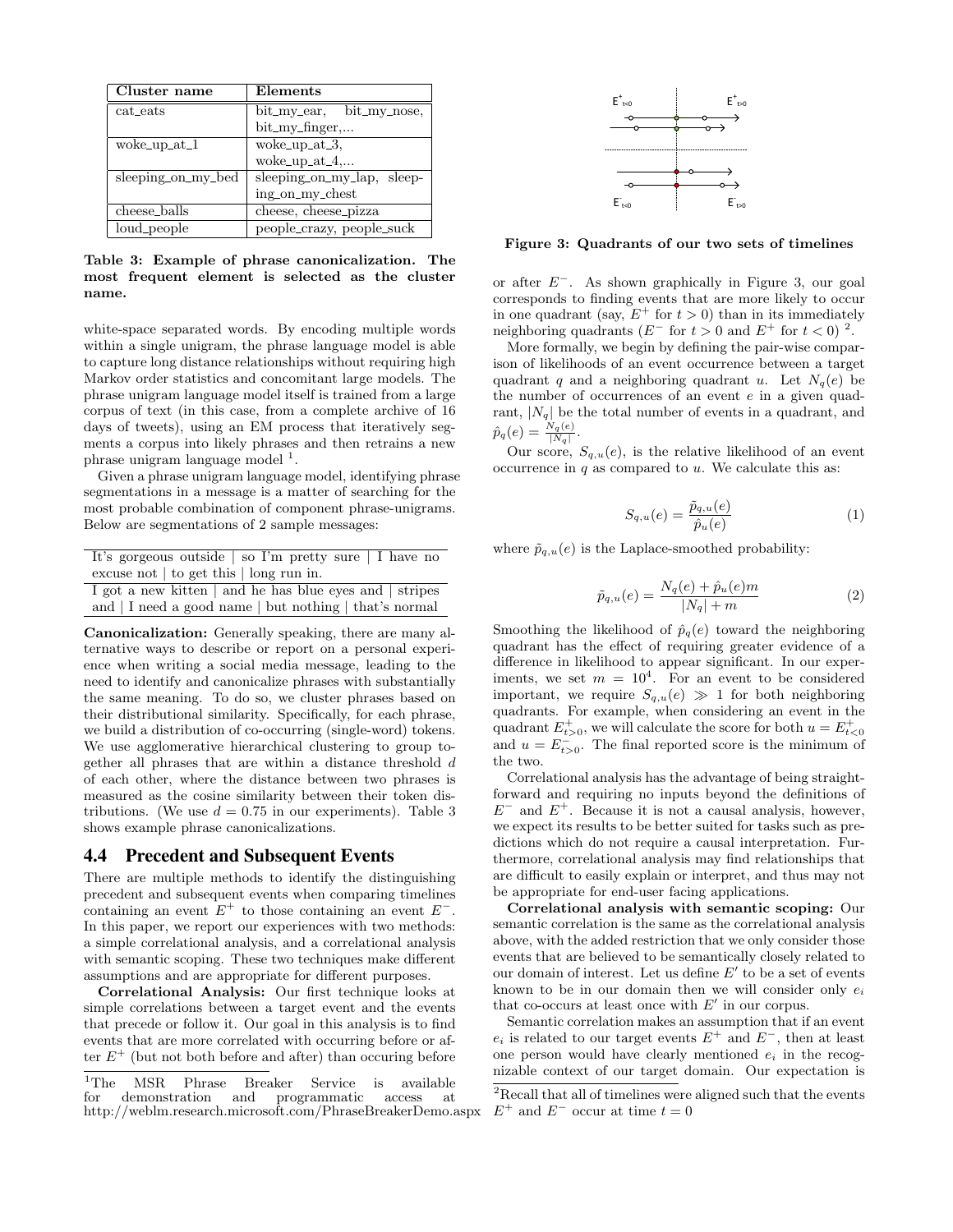that the ranked events  $e_i$  will be more robust to noise and confounds. Furthermore, we expect that any events found to be correlated is more likely to be easily interpretable by humans, due to the enforced domain proximity. The cost, however, is that we essentially extend our query model to require a specification of the domain of interest.

While the outcomes of actions can vary based on context, our analyses are context-independent. Extending them to incorporate individual demographics, past actions, location, seasonality, social and other contextual information is important future work.

## 5. CASE STUDIES

In this section, we present two case studies extracting various forms of action-outcome relationships from social media data. First, we demonstrate an example of subsequent event analysis. We evaluate the quality of analysis results and measure the quality reduction when experiential message filtering, phrase clustering, or semantically scoped correlation are removed. Secondly, we demonstrate an example of precedent event analysis, where we measure the increase in likelihood of goal achievement given the occurrence of a precedent event. We ground our first case study in identifying the consequences of pet adoption, and the second in achieving the goal of running a marathon.

#### 5.1 Data

While we are designing our architecture to process a full, unfiltered archive of social media data, our first small-scale implementation demonstrates and evaluate the feasibility of the techniques through archive subsets. For our first case study, we create an archive subset of the timelines of Englishlanguage Twitter users who mentioned getting a dog, cat, puppy or kitten during the period of August 1-15, 2013. This procedure identified 6232 Twitter users who had mentioned adopting a pet. We then collected the entire Twitter timelines for these users from the period of August 1-September 15, 2013, encompassing a total of 4.6M tweets.

For our second case study, we create an archive subset of the timelines of English-language Twitter users during the period of March 1-31, 2014 who mentioned running or training for a marathon. We then collected 2 month timelines for each of these users, from February 1-March 31, 2014. In total, this data set consists of 40,591 users and 21M tweets, with retweets removed. In addition, we used a random sample of 260M tweets to provide background statistics.

#### 5.2 Subsequent Events and Choice Exploration

In our first case study, we wish to test the basic components of our analysis pipeline to better understand the quality implications of each analysis stage: Namely, how important are the subtasks of identifying experiential tweets and canonicalizing phrases with similar meaning? How much perceived benefit is there to restricting precedent and subsequent events to those with a semantic correlation to the target domain?

To do this, we ground our study in the specific task of automatically generating a "pros and cons" list to aid people deciding whether or not to adopt a kitten or cat. A "pros and cons"list is a simple decision making aid for clearly evaluating the benefits (pros) and disadvantages (cons) of taking some action (in this case, adopting a pet). Writing a pros and cons list is often recommended to individuals facing a

significant decision to ensure that all potential consequences are considered and evaluated.

In this case study, we apply our analysis techniques to automatically extract the subsequent events that follow declarations of pet adoption in social media timelines. More formally, our query consists of an  $E^+$  that consists of a boolean OR search for the following phrases: {"got a pet", "got a new pet<sup>"</sup>} where pet is either "cat" or "kitten". The set of  $E^+$  timelines consist of all messages written by users who wrote a tweet matching  $E^+$ . In this query, our  $E^-$  is the null event, capturing all timelines—essentially a background model of user timelines. The semantic scoping of our correlational analysis consists of limiting our analysis to those events that co-occurred at least once with the main topic words "cat" or "kitten".

Table 4 shows the top entries of the pros/cons list generated by our system. We split outcome events into pros and cons by looking at the aggregate affect valence of all mentions of these outcomes across all of our  $E^+$  set of timelines. Events with a valence  $> 0.6$  are added to the pros column, and < 0.4 are added to the cons column. Events are ranked by their relative likelihood of occurrence, as compared to their occurrence in  $E^-$  timelines.

To evaluate the importance of each of the analysis stages, we regenerate our pros/cons list while disabling aspects of our pipeline, one at a time. First, we disable experiential tweet classification, and keep all tweets for analysis. Second, we disable phrase clustering and treat all distinct phrases independently. Third, we switch to correlation analysis, instead of semantic correlation.

To evaluate the quality impact of disabling each of these aspects of the system, we post the items of each of the 4 generated pros/cons lists for evaluation by crowdsourced workers. For each item, we display to workers the event title, and 3 messages mentioning the event (Table 4 only shows 1 message due to space limitations). We then ask workers to label, on a scale of 0 to 4 whether or not each item and messages are useful and relevant to deciding whether or not to adopt a cat. We use these labels to calculate a discounted cumulative gain (DCG) score for the entire set of results:  $DCG_p = r_1 + \sum_{i=2}^{p} r_i/log(i)$ , where  $r_i$  is the label at rank position i, and  $DCG_p$  is the accumulated score at rank position p.

The results provide interesting insights into the role that each stage of the pipeline plays. Our complete pipeline achieves the highest DCG score, of 20.7 summed across both the pros and cons list. Disabled-Experiential filtering is the 2nd best variation with a DCG score of 19.5. The results are very similar to our complete pipeline, though there are ranking differences and several results related to cat videos. Our pipeline without clustering is the third best variation, achieving a DCG of 16.0 after discounting duplicate items. Significant semantic duplication of results is the biggest drawback to not clustering phrases. Finally, our fourth variation of regular correlation achieves the worst performance, with a DCG of just 0.38. Most of the items found by this variation are not clearly related to cats or kittens at all. While this may be due to the relatively small data sizes, it is a striking result nonetheless, and emphasizes the importance of perceived topical relevance and the important need for an end-user to understand why correlations exist in results.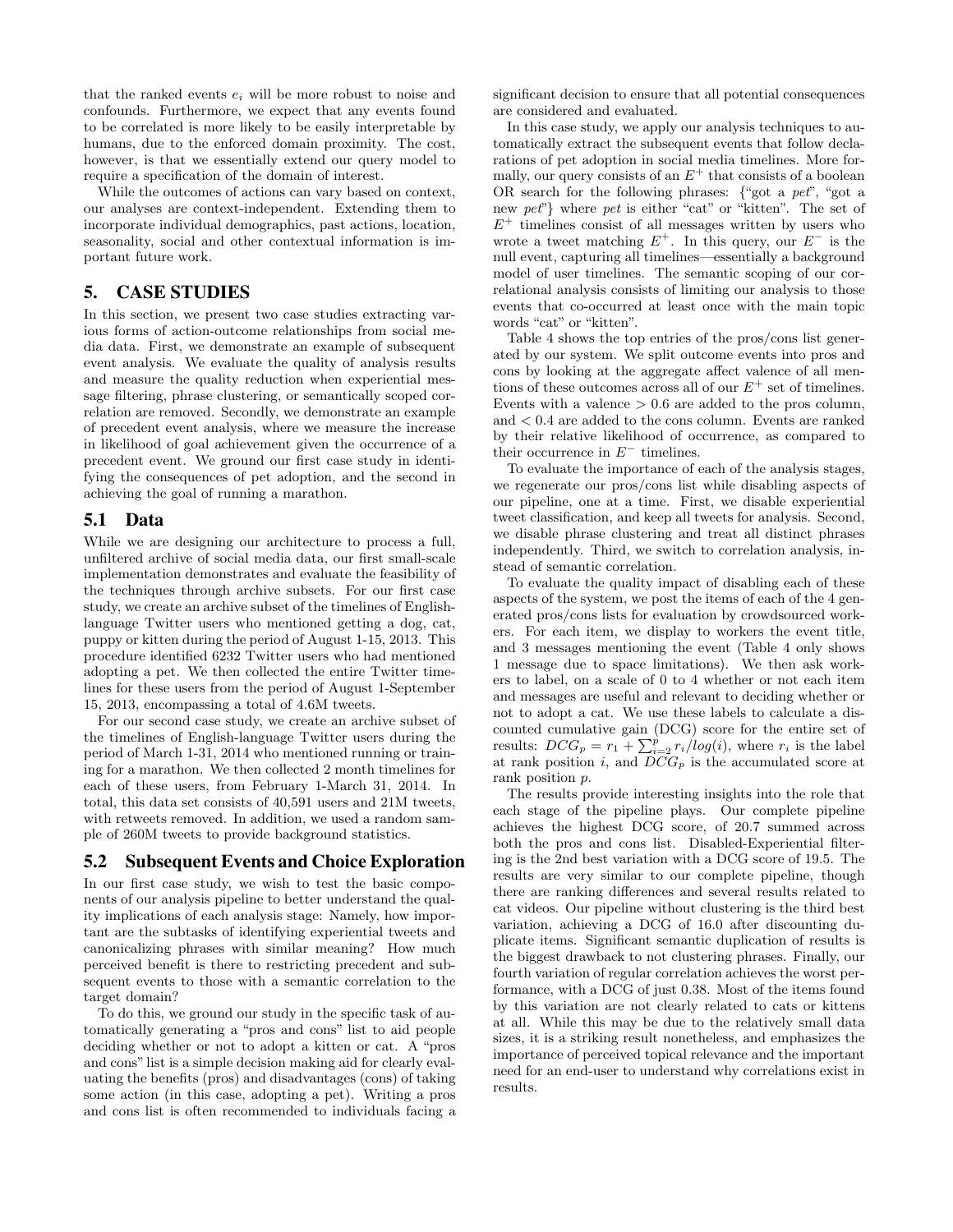| Pros           |           |                             |        |               | Cons                        |             |                               |        |               |
|----------------|-----------|-----------------------------|--------|---------------|-----------------------------|-------------|-------------------------------|--------|---------------|
|                | Event     | Example message             | PosNeg | $\mathbf{RL}$ |                             | Event       | <b>Example messages</b>       | PosNeg | $\mathbf{RL}$ |
|                | cat       | We just got a cat and       | 0.70   | 9.3x          |                             | ran up-     | But I ran upstairs and fell   | 0.20   | 9.5x          |
|                | named     | named it Versace            |        |               |                             | stairs      | and now my head hurts         |        |               |
| $\overline{2}$ | I've got  | I've got a kitten asleep on | 0.67   | 7.3x          | $\mathcal{D}_{\mathcal{L}}$ | damn        | Had practically no sleep      | 0.22   | 6.2x          |
|                | a cat     | my lap, and my heart has    |        |               |                             | kitten      | because the damn kitten       |        |               |
|                |           | softened.                   |        |               |                             |             | kept going nuts and runniy    |        |               |
|                |           |                             |        |               |                             |             | round my room                 |        |               |
| 3              | Love my   | I love my new kitten        | 0.88   | 7.2x          | 3                           | cat is lit- | My cat is literally the devil | 0.31   | 5.9x          |
|                | new kit-  |                             |        |               |                             | erally      |                               |        |               |
|                | ten       |                             |        |               |                             |             |                               |        |               |
| $\overline{4}$ | named     | I named my cat tapenga if   | 0.63   | 6.1x          | $\overline{4}$              | cat just    | My cat just ate something     | 0.24   | 5.8x          |
|                | my cat    | that's how you spell it     |        |               |                             | ate         | off the floor I don't know    |        |               |
|                |           |                             |        |               |                             |             | what it was gross             |        |               |
| $5^{\circ}$    | love the  | Love the fact that our kit- | 0.64   | 5.3x          | $5^{\circ}$                 | cat just    | My cat just jumped on me      | 0.21   | 5.7x          |
|                | fact that | ten Marley has a massive    |        |               |                             | jumped      | and scratched me              |        |               |
|                |           | "M" on his forehead         |        |               |                             |             |                               |        |               |

Table 4: Top positive and negative events observed to occur after new cat ownership. PosNeg is the mood valence (1=good,0=bad). RL is the relative likelihood of the event occurring, compared to timelines where a pet adoption did not occur within our observation period.

## 5.3 Precedent Events and Goal Achievement

In a second analysis, we consider the effect of selected precedent actions on a specific, declared goal. In particular, we choose to look at the relative importance of various marathon training actions on the eventual outcome of a marathon race.

#### *5.3.1 Marathon Event Identification*

In the first case study we exclusively analyzed events explicitly mentioned in social media messages in an open-domain way, only requiring the user to specify four phrases and two keywords. Our second case study demonstrates our pipeline's ability to incorporate higher-level events, namely, marathon participation inferred from information mentioned across multiple social media messages. We infer the date of a marathon for individuals who have been tweeting about their training, but do not explicitly tweet about their race on the day of their run. Secondly, we report on experiments learning correlations between marathon training actions and declarations of personal record achievement.

We use official marathon result data from www.marathonguide.com to label a small set of 558 Twitter user timelines with the specific dates on which they ran a marathon by matching on the person's name and mentioned race. From these labeled timelines, we train a classifier to detect marathon dates. The features for the classifier included tokens used in tweets during a 3-day sliding window before and after the official marathon date, and tokens used in tweets that used temporal expressions to reference a date within 3-days of the official marathon date. Using these features, we built a hierarchical classifier by first estimating the likelihood that any given day was a "immediately-before-marathon" day or an "immediately-after marathon day". Then, we learned a logistic regression classifier over these estimates to find the most likely actual marathon date. Our final classifier is able to identify the true marathon date for 83% of a held out set of 42 test users within an average of 1.3 days of the actual day. The remaining 17% are not assigned to any marathon day. We applied this classifier to our entire data set and identified 1436 individuals with identifiable marathon dates during the month of March 2014.

Once we have inferred a marathon date for a user, we insert an artificial <inferred marathon event> symbol into the user's timeline. Without this additional inference step, we could certainly rely on explicitly mentioned marathon phrases, such as "ran a marathon today". However, implicit event identification enables us to further recognize individuals who have, for example, mentioned their excitement before a marathon and their soreness and exhaustion afterwards.

#### *5.3.2 Measures of Marathon Success*

While there are certainly several ways that individuals might determine the success of their own marathon, we use a simple definition here: whether the individual declared that they achieved a personal record (PR) after running the marathon. Our query  $E^+$  is a boolean AND search for the phrases "PR" and  $\langle$  inferred marathon event>, where the latter is the event identifier output by our marathon date inference described above.  $E^-$  is a boolean AND search for  $\leq$  inferred marathon> and NOT "PR". Against this, we measure the correlation between a person tweeting about taking a specific training action (whether they chose to "taper", trained with "long runs", ate carbs before the race) and reporting that they achieved a personal record. Table 5 shows the results. Overall, we found that reporting the action of going for long runs and tapering (reducing exercise before the marathon) were most correlated with later reporting a personal record. Reporting eating carbohydrates (carbs) before the marathon had a minor effect as well.

Figure 4 shows the temporal dynamics of these precedent actions. Such a visualization could be useful for understanding when people take actions. For example, we see that people eat carbs the day or night before their race; go on long runs weekly for many weeks before the race; and taper their exercise 7-10 days before their race.

## 6. DISCUSSION

There are, of course, several challenges that our presentation above has so far elided. For example, relying on experiential social media data to learn outcomes can introduce bias due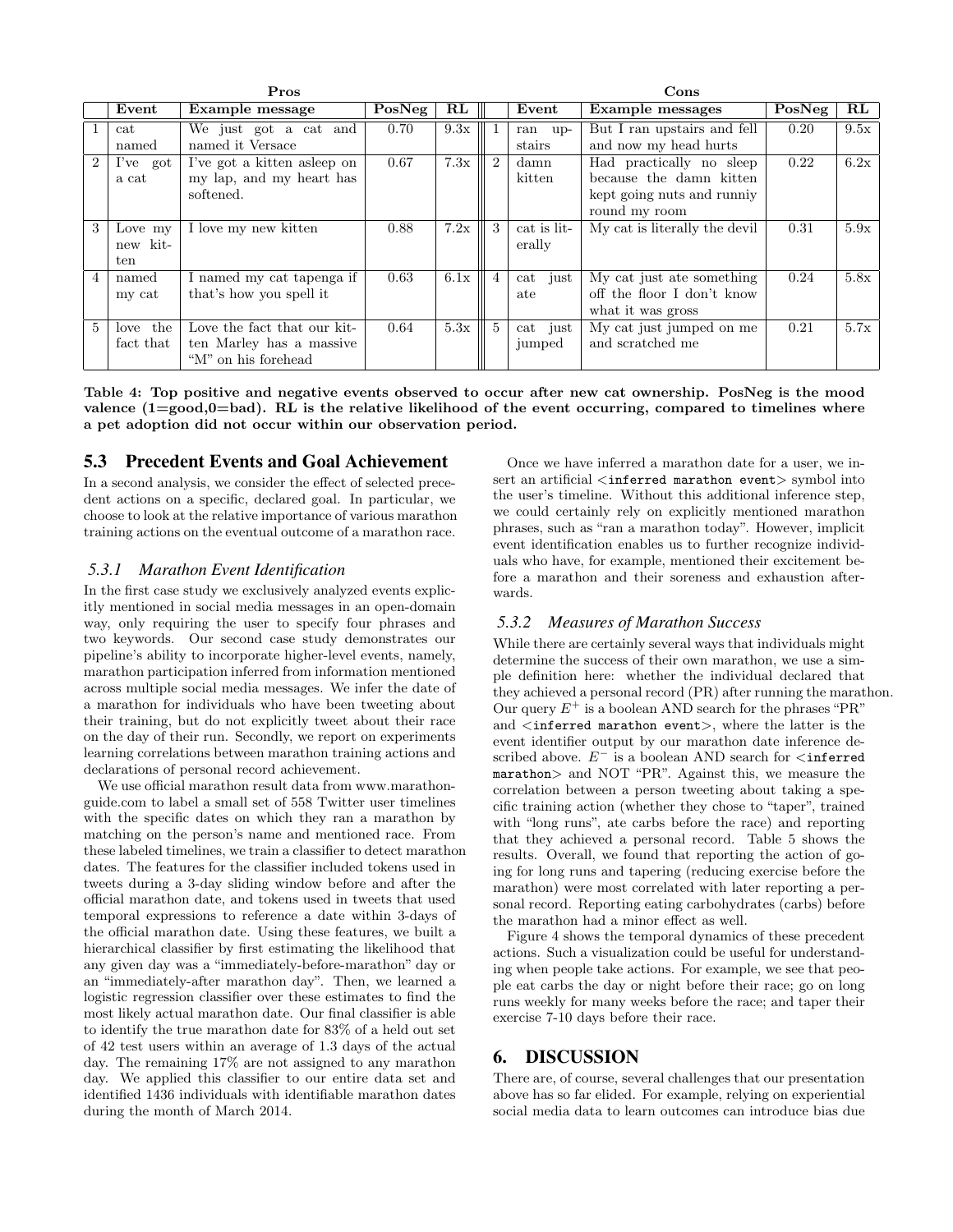

Figure 4: Temporal dynamics of carbs, long run and taper mentions. The y-axis is the percentage of tweets on a given day containing the phrase(s).

| Action   | Increase in PR likelihood |
|----------|---------------------------|
| Carbs    | $+9\%$                    |
| Long run | $+27\%$                   |
| Taper    | -45%                      |

Table 5: Actions reported by marathon runners on Twitter and the relative increase in reporting a personal record.

to population and self-reporting biases [30, 12, 22]. Significantly, the absence of an event in our social media timeline does not necessarily mean that an event did not occur. Understanding the implications of previous empirical studies for our inference processes, as well as the implications for how such biases circumscribe our ability to learn parts of the semantic space of relationships is important future work.

In our pipeline, we currently ignore much of the semantics of the language people use, in favor of a simplistic approach of treating all phrases in experiential tweets as candidate events in a person's timeline. Considering additional semantics and even interpreting people's own statements of causal inference, is a potentially rich area for future exploration.

An important challenge is that a true action-outcome model is essentially a model of causal relationships. There is a rich literature on the inference of causal relationships from purely observational data [43, 34] though there is debate about the reliability of causal inference in the absence of randomized, active intervention [39]. Luckily, at least for some initial applications of these models, inference of the true causal relationships seems likely unnecessary and simpler analyses such as temporal prediction and propensity scored relationships may be sufficient for the extracted results to be useful.

An area left largely unexplored in this paper is the question of how information about actions and their outcomes can best be used to aid people, and the implications of these application patterns for the action-outcome extraction pipeline. For example, many decisions involve comparing multiple choices, rather than the two-sided choice implied by the query  $E^+, E^-$  in our pipeline. Our pipeline will have

to be adapted to such scenarios—perhaps through all-pairs comparisons, or multiple comparisons to a single base case.

Perhaps a more immediate consideration is whether or not the results of a particular algorithm are appropriate for a particular application or user interaction paradigm. We saw in our first case study that regular correlational analysis, when not scoped to a semantic domain, generated results that were not interpretable and marked as irrelevant by our labelers. It is quite possible that such correlations would have worked well if an application called for predictive power. But in the context of an end-user interface, the human interpretability of results is paramount. Better understanding of how to ensure results are interpretable, through correct presentation, supporting information and scoping as necessary, is an important area for further study.

Closely related to this issue is that of actionability. If we are to recommend actions, as we might be tempted to do based on the precedent analysis in our second case study, we must ensure that the actions we are recommending are feasible. For example, the event most predictive of a successful marathon outcome might be the simple declaration that the author "loves running!". However, recommending to a user that they should "love running" to ensure success, while perhaps insightful, is not necessarily actionable.

## 7. CONCLUSIONS

As computing devices continue to become more embedded in our everyday lives, they are mediating an increasing number of our interactions with the world around us. From helping people search for the best product to buy, to recommending a restaurant we are likely to enjoy, computing services enable users to evaluate options and take action with "one click". While such services model many facets of the options they present, they do not model the higher-level implications and trade-offs inherent in deciding to take one action instead of another. For example, a restaurant recommender service will not know that suggesting a carb-heavy Italian restaurant the evening before a person is going to run a marathon might improve their race outcomes. Today, people reason about these trade-offs based on their own past experiences and learnings, combined with their own "gut instinct". People with a relevant knowledge may do well; but many others do not. By aggregating the combined experiences of hundreds of millions of people into a knowledge base of ac-tions and their consequences, we believe that our computing devices may provide significant assistance to augment our own decision-making abilities.

In this paper, we focused on the question of feasibility: Can relatively straightforward techniques identify actionoutcome relationships from social media data? As demonstrated in our initial results, even a relatively small scale of social media data — weeks as opposed to the years of data available — allows us to discover rich action-outcome relationships. As future work, we are continuing to develop more sophisticated techniques, as well as evaluate with broader workloads and applications.

## 8. REFERENCES

[1] H. Achrekar, A. Gandhe, R. Lazarus, S.-H. Yu, and B. Liu. Predicting flu trends using twitter data. In Intl Workshop on Cyber-Physical Networking Systems (CPNS). IEEE, 2011.